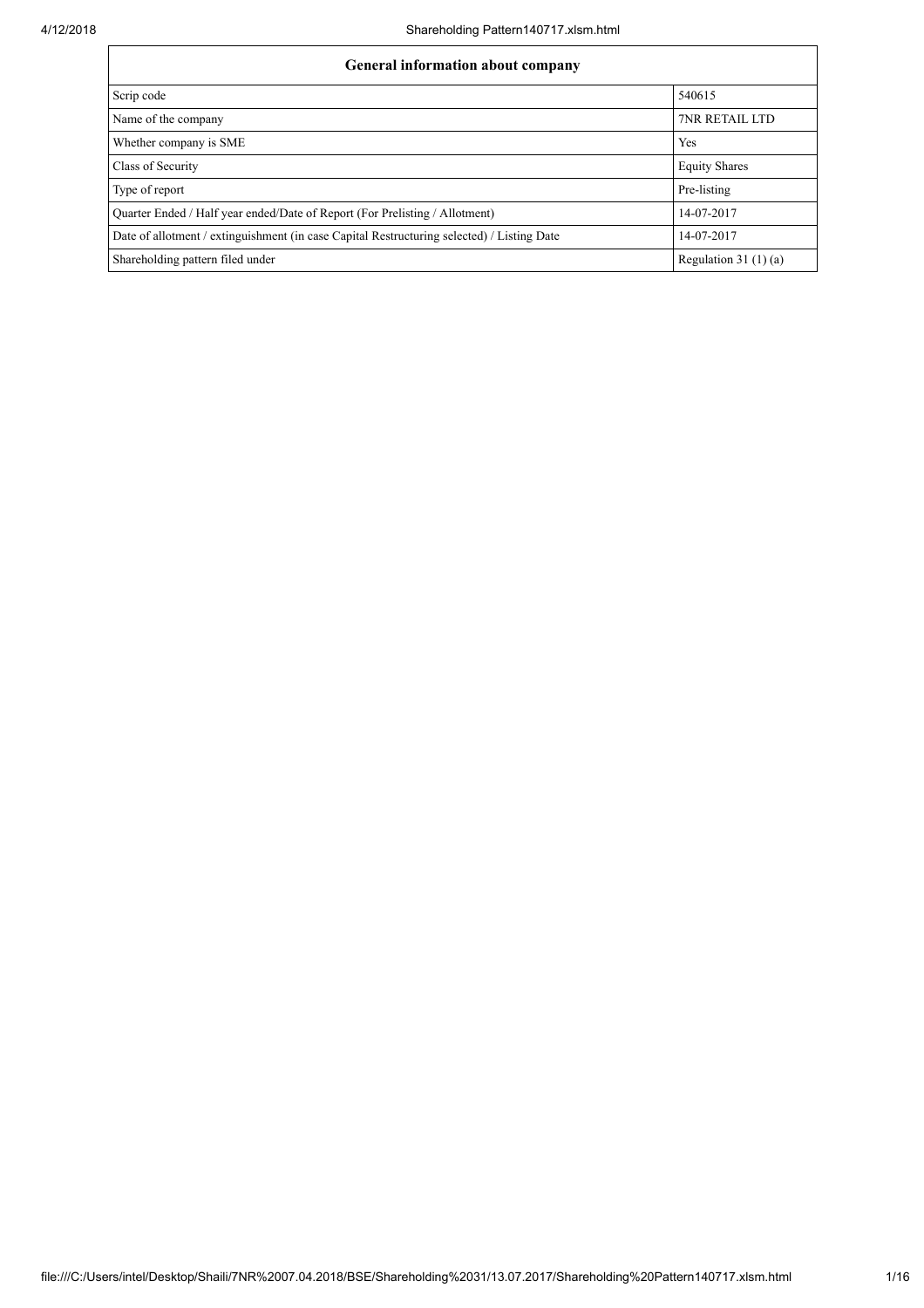| Sr. No. | <b>Particular</b>                                                                      | Yes/No         |
|---------|----------------------------------------------------------------------------------------|----------------|
|         | Whether the Listed Entity has issued any partly paid up shares?                        | N <sub>0</sub> |
|         | Whether the Listed Entity has issued any Convertible Securities?                       | N <sub>0</sub> |
|         | Whether the Listed Entity has issued any Warrants?                                     | N <sub>0</sub> |
|         | Whether the Listed Entity has any shares against which depository receipts are issued? | N <sub>0</sub> |
|         | Whether the Listed Entity has any shares in locked-in?                                 | Yes            |
| 6       | Whether any shares held by promoters are pledge or otherwise encumbered?               | N <sub>o</sub> |
|         | Whether company has equity shares with differential voting rights?                     | N <sub>0</sub> |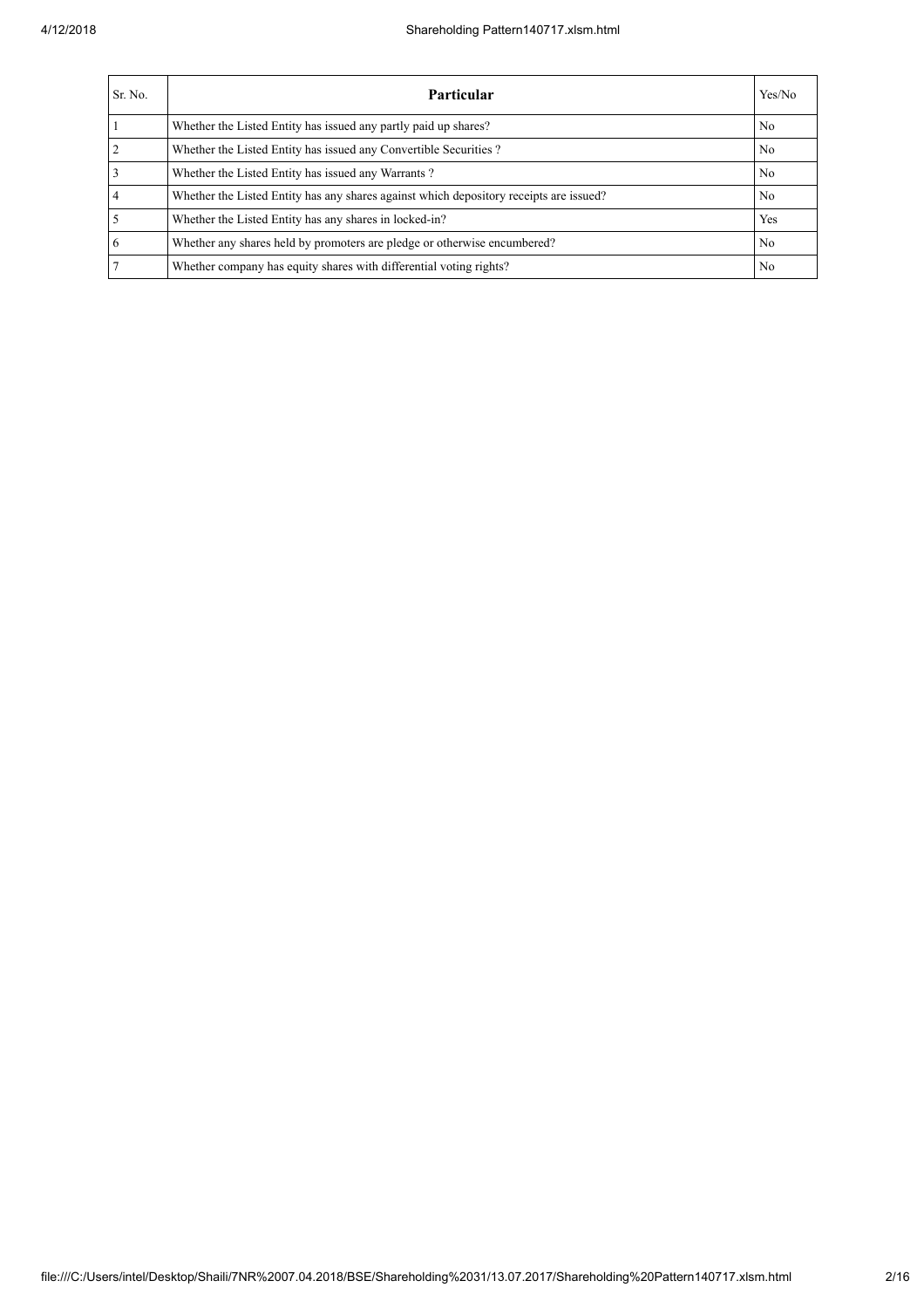|                                                       |                                           |                   |                       |                          |                  |                                          | Table I - Summary Statement holding of specified securities |                                                                  |               |         |                     |
|-------------------------------------------------------|-------------------------------------------|-------------------|-----------------------|--------------------------|------------------|------------------------------------------|-------------------------------------------------------------|------------------------------------------------------------------|---------------|---------|---------------------|
| Category<br>Category<br>of<br>shareholder<br>$\rm(D)$ |                                           | No. of<br>Nos. Of | fully paid            | No. Of<br>Partly         | No. Of<br>shares | Total nos.<br>shares                     | Shareholding as a<br>% of total no. of                      | Number of Voting Rights held in each<br>class of securities (IX) |               |         |                     |
|                                                       | shareholders                              | up equity         | paid-up<br>equity     | underlying<br>Depository | held (VII)       | shares (calculated<br>as per SCRR, 1957) |                                                             | No of Voting (XIV) Rights                                        |               |         |                     |
|                                                       | (II)                                      | (III)             | shares<br>held $(IV)$ | shares<br>held(V)        | Receipts<br>(VI) | $= (IV) +$<br>$(V)$ + $(VI)$             | (VIII) As a % of<br>$(A+B+C2)$                              | Class<br>eg: $X$                                                 | Class<br>eg:y | Total   | $%$ of<br>$(A+B+C)$ |
| (A)                                                   | Promoter<br>&<br>Promoter<br>Group        | 8                 | 4042700               |                          |                  | 4042700                                  | 57.89                                                       | 4042700                                                          |               | 4042700 | 57.89               |
| (B)                                                   | Public                                    | 452               | 2940300               |                          |                  | 2940300                                  | 42.11                                                       | 2940300                                                          |               | 2940300 | 42.11               |
| (C)                                                   | Non<br>Promoter-<br>Non Public            |                   |                       |                          |                  |                                          |                                                             |                                                                  |               |         |                     |
| (C1)                                                  | <b>Shares</b><br>underlying<br><b>DRs</b> |                   |                       |                          |                  |                                          |                                                             |                                                                  |               |         |                     |
| (C2)                                                  | Shares held<br>by<br>Employee<br>Trusts   |                   |                       |                          |                  |                                          |                                                             |                                                                  |               |         |                     |
|                                                       | Total                                     | 460               | 6983000               |                          |                  | 6983000                                  | 100                                                         | 6983000                                                          |               | 6983000 | 100                 |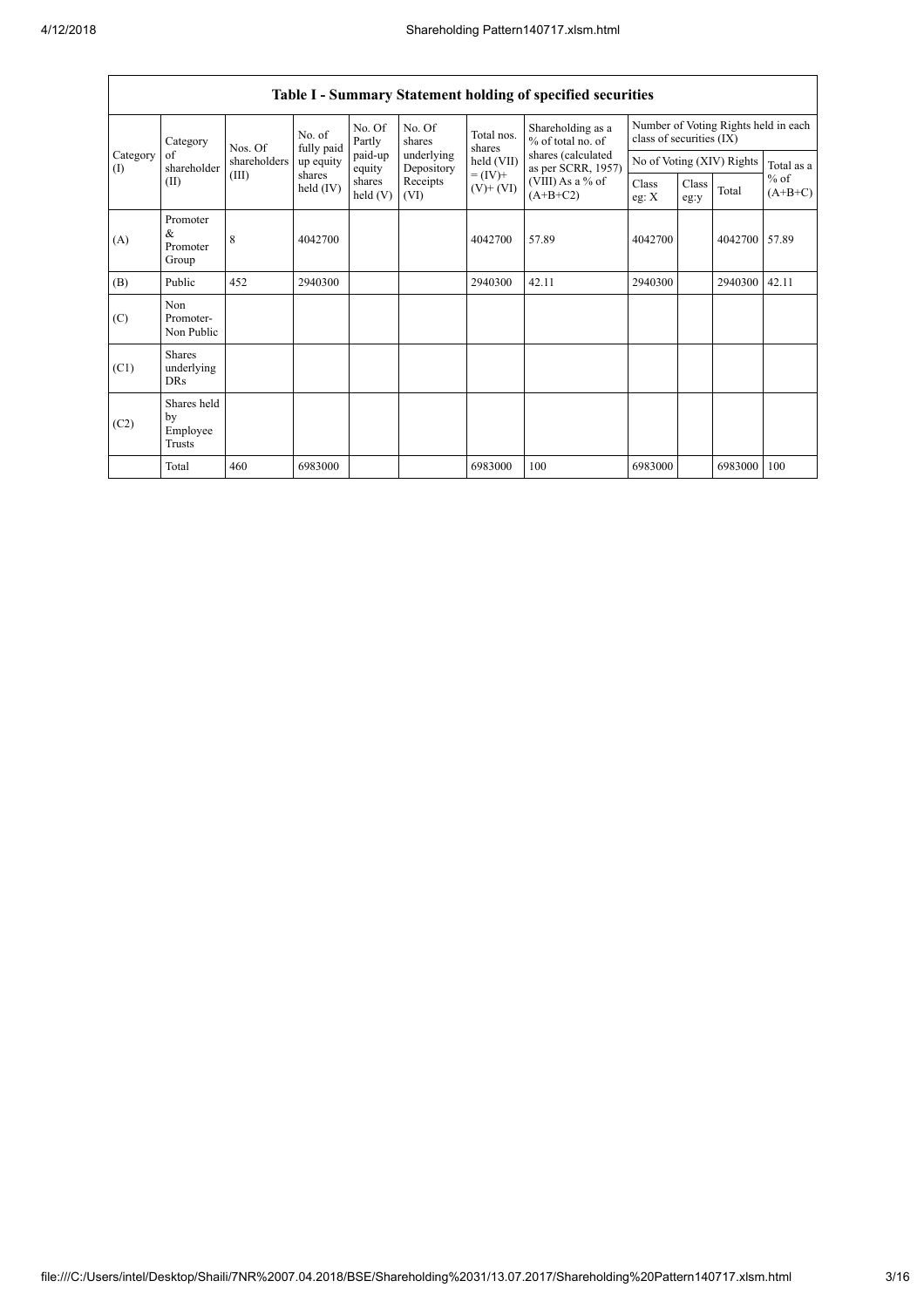|                               | Table I - Summary Statement holding of specified securities |                                                                                   |                                                                             |                                                                                                               |                                                                                            |                                        |                                                                               |            |                                                         |                                |
|-------------------------------|-------------------------------------------------------------|-----------------------------------------------------------------------------------|-----------------------------------------------------------------------------|---------------------------------------------------------------------------------------------------------------|--------------------------------------------------------------------------------------------|----------------------------------------|-------------------------------------------------------------------------------|------------|---------------------------------------------------------|--------------------------------|
| Category<br>οf<br>(1)<br>(II) | Category                                                    | No. Of<br>Shares<br>Underlying<br>Outstanding<br>convertible<br>securities<br>(X) | No. of<br><b>Shares</b><br>Underlying<br>Outstanding<br>Warrants<br>$(X_i)$ | No. Of Shares<br>Underlying<br>Outstanding<br>convertible<br>securities and<br>No. Of<br>Warrants (Xi)<br>(a) | Shareholding, as a<br>% assuming full<br>conversion of<br>convertible<br>securities (as a  | Number of<br>Locked in shares<br>(XII) | Number of<br><b>Shares</b><br>pledged or<br>otherwise<br>encumbered<br>(XIII) |            | Number of<br>equity shares<br>held in                   |                                |
|                               | shareholder                                                 |                                                                                   |                                                                             |                                                                                                               | percentage of<br>diluted share<br>capital) $(XI)$ =<br>$(VII)+(X)$ As a % of<br>$(A+B+C2)$ | No. (a)                                | As a<br>$%$ of<br>total<br><b>Shares</b><br>held<br>(b)                       | No.<br>(a) | As a<br>$%$ of<br>total<br><b>Shares</b><br>held<br>(b) | dematerialized<br>form $(XIV)$ |
| (A)                           | Promoter<br>$\&$<br>Promoter<br>Group                       |                                                                                   |                                                                             |                                                                                                               | 57.89                                                                                      | 4042700                                | 100                                                                           |            |                                                         | 4042700                        |
| (B)                           | Public                                                      |                                                                                   |                                                                             |                                                                                                               | 42.11                                                                                      | 1044300                                | 35.52                                                                         |            |                                                         | 2940300                        |
| (C)                           | Non<br>Promoter-<br>Non Public                              |                                                                                   |                                                                             |                                                                                                               |                                                                                            |                                        |                                                                               |            |                                                         |                                |
| (C1)                          | <b>Shares</b><br>underlying<br><b>DRs</b>                   |                                                                                   |                                                                             |                                                                                                               |                                                                                            |                                        |                                                                               |            |                                                         |                                |
| (C2)                          | Shares held<br>by<br>Employee<br><b>Trusts</b>              |                                                                                   |                                                                             |                                                                                                               |                                                                                            |                                        |                                                                               |            |                                                         |                                |
|                               | Total                                                       |                                                                                   |                                                                             |                                                                                                               | 100                                                                                        | 5087000                                | 72.85                                                                         |            |                                                         | 6983000                        |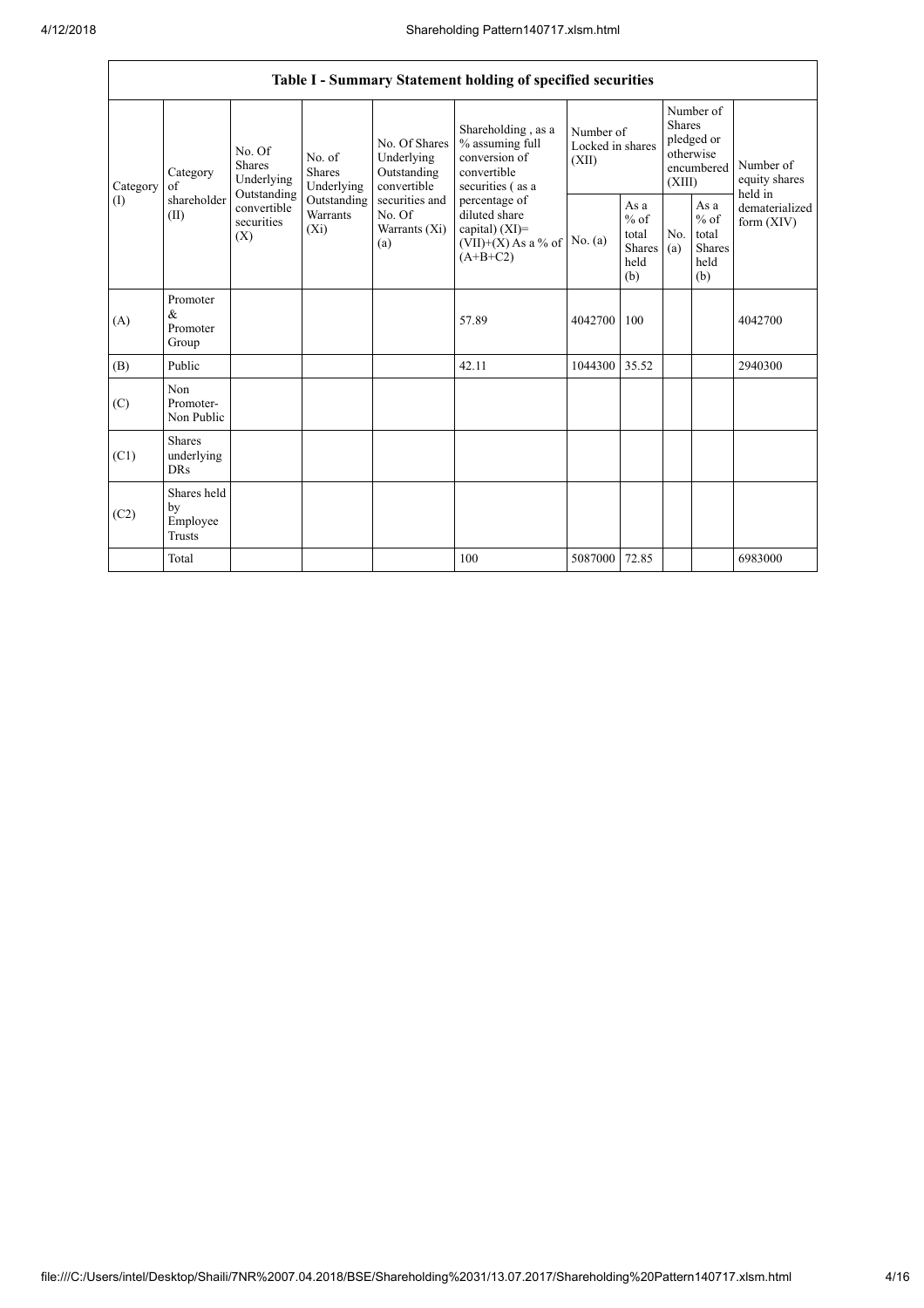$\overline{\mathsf{I}}$ 

|                                                                                             | Table II - Statement showing shareholding pattern of the Promoter and Promoter Group                                |                                                                                      |                            |                                 |                                    |                             |                                              |                                                                  |               |               |                           |
|---------------------------------------------------------------------------------------------|---------------------------------------------------------------------------------------------------------------------|--------------------------------------------------------------------------------------|----------------------------|---------------------------------|------------------------------------|-----------------------------|----------------------------------------------|------------------------------------------------------------------|---------------|---------------|---------------------------|
|                                                                                             |                                                                                                                     |                                                                                      | No. of                     | No.<br>Of                       | No. Of                             | Total<br>nos.               | Shareholding<br>as a % of total              | Number of Voting Rights held in<br>each class of securities (IX) |               |               |                           |
| Sr.                                                                                         | Category & Name<br>of the<br>Shareholders (I)                                                                       | Nos. Of<br>shareholders                                                              | fully<br>paid up<br>equity | Partly<br>paid-<br>up           | shares<br>underlying<br>Depository | shares<br>held<br>$(VII) =$ | no. of shares<br>(calculated as<br>per SCRR, | No of Voting (XIV) Rights                                        |               |               | Total<br>as a %<br>of     |
|                                                                                             |                                                                                                                     | (III)                                                                                | shares<br>held (IV)        | equity<br>shares<br>held<br>(V) | Receipts<br>(VI)                   | $(IV)+$<br>$(V)$ +<br>(VI)  | 1957) (VIII)<br>As a % of<br>$(A+B+C2)$      | Class eg:<br>X                                                   | Class<br>eg:y | Total         | Total<br>Voting<br>rights |
| A                                                                                           |                                                                                                                     | Table II - Statement showing shareholding pattern of the Promoter and Promoter Group |                            |                                 |                                    |                             |                                              |                                                                  |               |               |                           |
| (1)                                                                                         | Indian                                                                                                              |                                                                                      |                            |                                 |                                    |                             |                                              |                                                                  |               |               |                           |
| (a)                                                                                         | Individuals/Hindu<br>undivided Family                                                                               | 8                                                                                    | 4042700                    |                                 |                                    | 4042700                     | 57.89                                        | 4042700                                                          |               | 4042700 57.89 |                           |
| Sub-Total (A)<br>(1)                                                                        |                                                                                                                     | 8                                                                                    | 4042700                    |                                 |                                    | 4042700                     | 57.89                                        | 4042700                                                          |               | 4042700 57.89 |                           |
| (2)                                                                                         | Foreign                                                                                                             |                                                                                      |                            |                                 |                                    |                             |                                              |                                                                  |               |               |                           |
| Total<br>Shareholding<br>of Promoter<br>and Promoter<br>Group $(A)=$<br>$(A)(1)+(A)$<br>(2) |                                                                                                                     | 8                                                                                    | 4042700                    |                                 |                                    | 4042700                     | 57.89                                        | 4042700                                                          |               | 4042700 57.89 |                           |
| $\, {\bf B}$                                                                                |                                                                                                                     | Table III - Statement showing shareholding pattern of the Public shareholder         |                            |                                 |                                    |                             |                                              |                                                                  |               |               |                           |
| (1)                                                                                         | Institutions                                                                                                        |                                                                                      |                            |                                 |                                    |                             |                                              |                                                                  |               |               |                           |
| (3)                                                                                         | Non-institutions                                                                                                    |                                                                                      |                            |                                 |                                    |                             |                                              |                                                                  |               |               |                           |
| (a(i))                                                                                      | Individuals -<br>i.Individual<br>shareholders<br>holding nominal<br>share capital up to<br>Rs. 2 lakhs.             | 341                                                                                  | 1364000                    |                                 |                                    | 1364000                     | 19.53                                        | 1364000                                                          |               | 1364000 19.53 |                           |
| (a(ii))                                                                                     | Individuals - ii.<br>Individual<br>shareholders<br>holding nominal<br>share capital in<br>excess of Rs. 2<br>lakhs. | 11                                                                                   | 1044300                    |                                 |                                    | 1044300                     | 14.95                                        | 1044300                                                          |               | 1044300 14.95 |                           |
| (e)                                                                                         | Any Other<br>(specify)                                                                                              | 100                                                                                  | 532000                     |                                 |                                    | 532000                      | 7.62                                         | 532000                                                           |               | 532000        | 7.62                      |
| Sub-Total (B)<br>(3)                                                                        |                                                                                                                     | 452                                                                                  | 2940300                    |                                 |                                    | 2940300                     | 42.11                                        | 2940300                                                          |               | 2940300 42.11 |                           |
| <b>Total Public</b><br>Shareholding<br>$(B)=(B)(1)+$<br>$(B)(2)+(B)(3)$                     |                                                                                                                     | 452                                                                                  | 2940300                    |                                 |                                    | 2940300                     | 42.11                                        | 2940300                                                          |               | 2940300       | 42.11                     |
| $\mathbf C$                                                                                 | Table IV - Statement showing shareholding pattern of the Non Promoter- Non Public shareholder                       |                                                                                      |                            |                                 |                                    |                             |                                              |                                                                  |               |               |                           |
| Total (<br>$A+B+C2$ )                                                                       |                                                                                                                     | 460                                                                                  | 6983000                    |                                 |                                    | 6983000                     | 100                                          | 6983000                                                          |               | 6983000       | 100                       |
| Total<br>$(A+B+C)$                                                                          |                                                                                                                     | 460                                                                                  | 6983000                    |                                 |                                    | 6983000                     | 100                                          | 6983000                                                          |               | 6983000       | 100                       |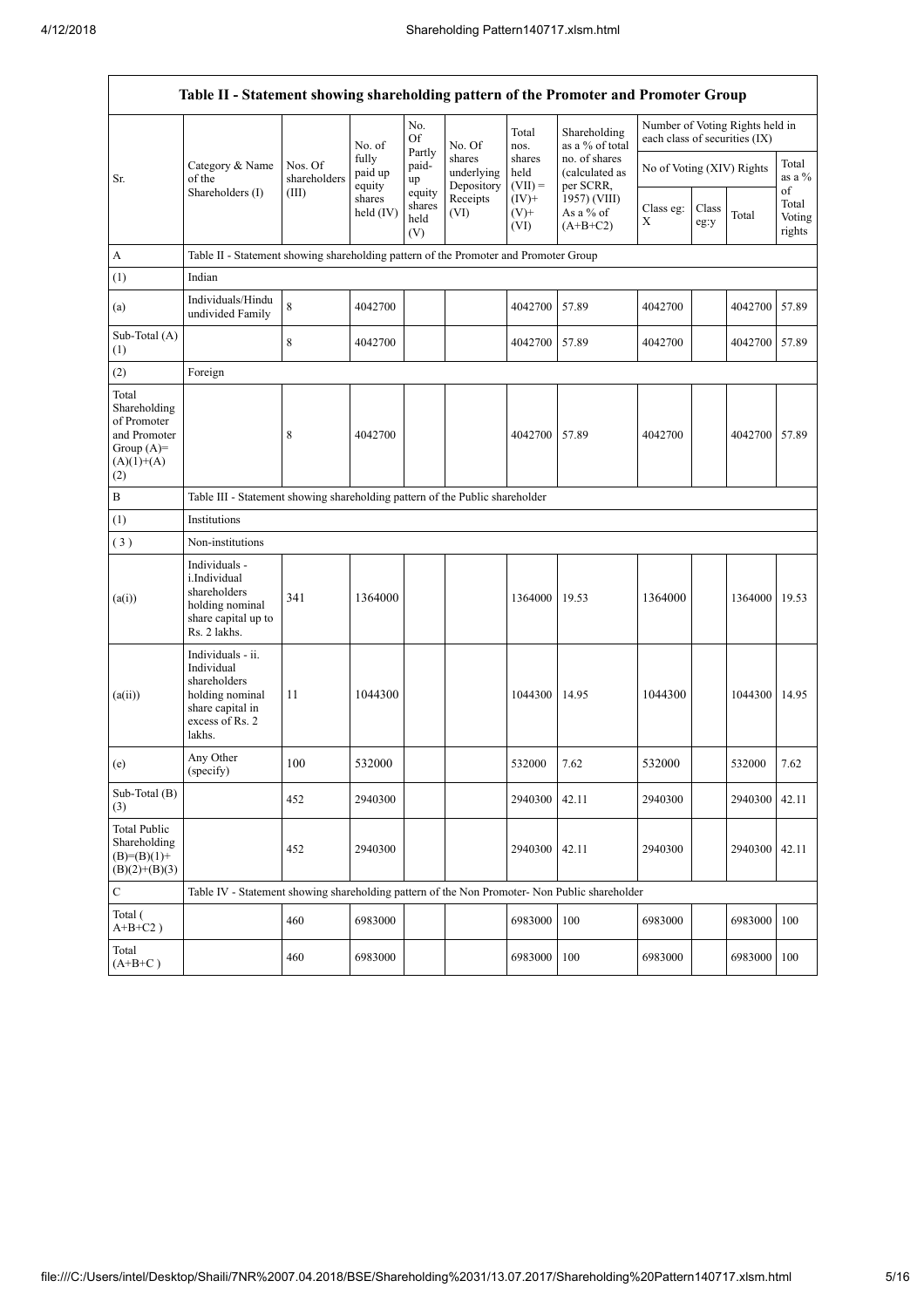|                                                                                         |                                                                                          |                                    |                                                             | Table II - Statement showing shareholding pattern of the Promoter and Promoter Group                             |                                        |                                                  |                                                                        |                                                          |                                       |
|-----------------------------------------------------------------------------------------|------------------------------------------------------------------------------------------|------------------------------------|-------------------------------------------------------------|------------------------------------------------------------------------------------------------------------------|----------------------------------------|--------------------------------------------------|------------------------------------------------------------------------|----------------------------------------------------------|---------------------------------------|
| Sr.                                                                                     | No. Of<br><b>Shares</b><br>Underlying<br>Outstanding<br>convertible<br>securities<br>(X) | No. of<br>Shares<br>Underlying     | No. Of Shares<br>Underlying<br>Outstanding                  | Shareholding, as a $\%$<br>assuming full conversion<br>of convertible securities (<br>as a percentage of diluted | Number of<br>Locked in shares<br>(XII) |                                                  | Number of<br>Shares<br>pledged or<br>otherwise<br>encumbered<br>(XIII) |                                                          | Number of<br>equity shares<br>held in |
|                                                                                         |                                                                                          | Outstanding<br>Warrants<br>$(X_i)$ | convertible<br>securities and<br>No. Of Warrants<br>(Xi)(a) | share capital) (XI)=<br>$(VII)+(X)$ As a % of<br>$(A+B+C2)$                                                      | No. (a)                                | As a<br>$%$ of<br>total<br>Shares<br>held<br>(b) | No.<br>(a)                                                             | As a<br>$\%$ of<br>total<br><b>Shares</b><br>held<br>(b) | dematerialized<br>form $(XIV)$        |
| $\mathbf{A}$                                                                            |                                                                                          |                                    |                                                             | Table II - Statement showing shareholding pattern of the Promoter and Promoter Group                             |                                        |                                                  |                                                                        |                                                          |                                       |
| (1)                                                                                     | Indian                                                                                   |                                    |                                                             |                                                                                                                  |                                        |                                                  |                                                                        |                                                          |                                       |
| (a)                                                                                     |                                                                                          |                                    |                                                             | 57.89                                                                                                            | 4042700                                | 100                                              |                                                                        |                                                          | 4042700                               |
| Sub-Total (A)<br>(1)                                                                    |                                                                                          |                                    |                                                             | 57.89                                                                                                            | 4042700                                | 100                                              |                                                                        |                                                          | 4042700                               |
| (2)                                                                                     | Foreign                                                                                  |                                    |                                                             |                                                                                                                  |                                        |                                                  |                                                                        |                                                          |                                       |
| Total<br>Shareholding<br>of Promoter<br>and Promoter<br>Group $(A)=$<br>$(A)(1)+(A)(2)$ |                                                                                          |                                    |                                                             | 57.89                                                                                                            | 4042700                                | 100                                              |                                                                        |                                                          | 4042700                               |
| $\, {\bf B}$                                                                            |                                                                                          |                                    |                                                             | Table III - Statement showing shareholding pattern of the Public shareholder                                     |                                        |                                                  |                                                                        |                                                          |                                       |
| (1)                                                                                     | Institutions                                                                             |                                    |                                                             |                                                                                                                  |                                        |                                                  |                                                                        |                                                          |                                       |
| (3)                                                                                     | Non-institutions                                                                         |                                    |                                                             |                                                                                                                  |                                        |                                                  |                                                                        |                                                          |                                       |
| (a(i))                                                                                  |                                                                                          |                                    |                                                             | 19.53                                                                                                            | $\overline{0}$                         | $\mathbf{0}$                                     |                                                                        |                                                          | 1364000                               |
| (a(ii))                                                                                 |                                                                                          |                                    |                                                             | 14.95                                                                                                            | 1044300                                | 100                                              |                                                                        |                                                          | 1044300                               |
| (e)                                                                                     |                                                                                          |                                    |                                                             | 7.62                                                                                                             | $\overline{0}$                         | $\mathbf{0}$                                     |                                                                        |                                                          | 532000                                |
| Sub-Total (B)<br>(3)                                                                    |                                                                                          |                                    |                                                             | 42.11                                                                                                            | 1044300                                | 35.52                                            |                                                                        |                                                          | 2940300                               |
| <b>Total Public</b><br>Shareholding<br>$(B)= (B)(1) +$<br>$(B)(2)+(B)(3)$               |                                                                                          |                                    |                                                             | 42.11                                                                                                            | 1044300                                | 35.52                                            |                                                                        |                                                          | 2940300                               |
| $\mathcal{C}$                                                                           |                                                                                          |                                    |                                                             | Table IV - Statement showing shareholding pattern of the Non Promoter- Non Public shareholder                    |                                        |                                                  |                                                                        |                                                          |                                       |
| Total (<br>$A+B+C2$ )                                                                   |                                                                                          |                                    |                                                             | 100                                                                                                              | 5087000                                | 72.85                                            |                                                                        |                                                          | 6983000                               |
| Total<br>$(A+B+C)$                                                                      |                                                                                          |                                    |                                                             | 100                                                                                                              | 5087000                                | 72.85                                            |                                                                        |                                                          | 6983000                               |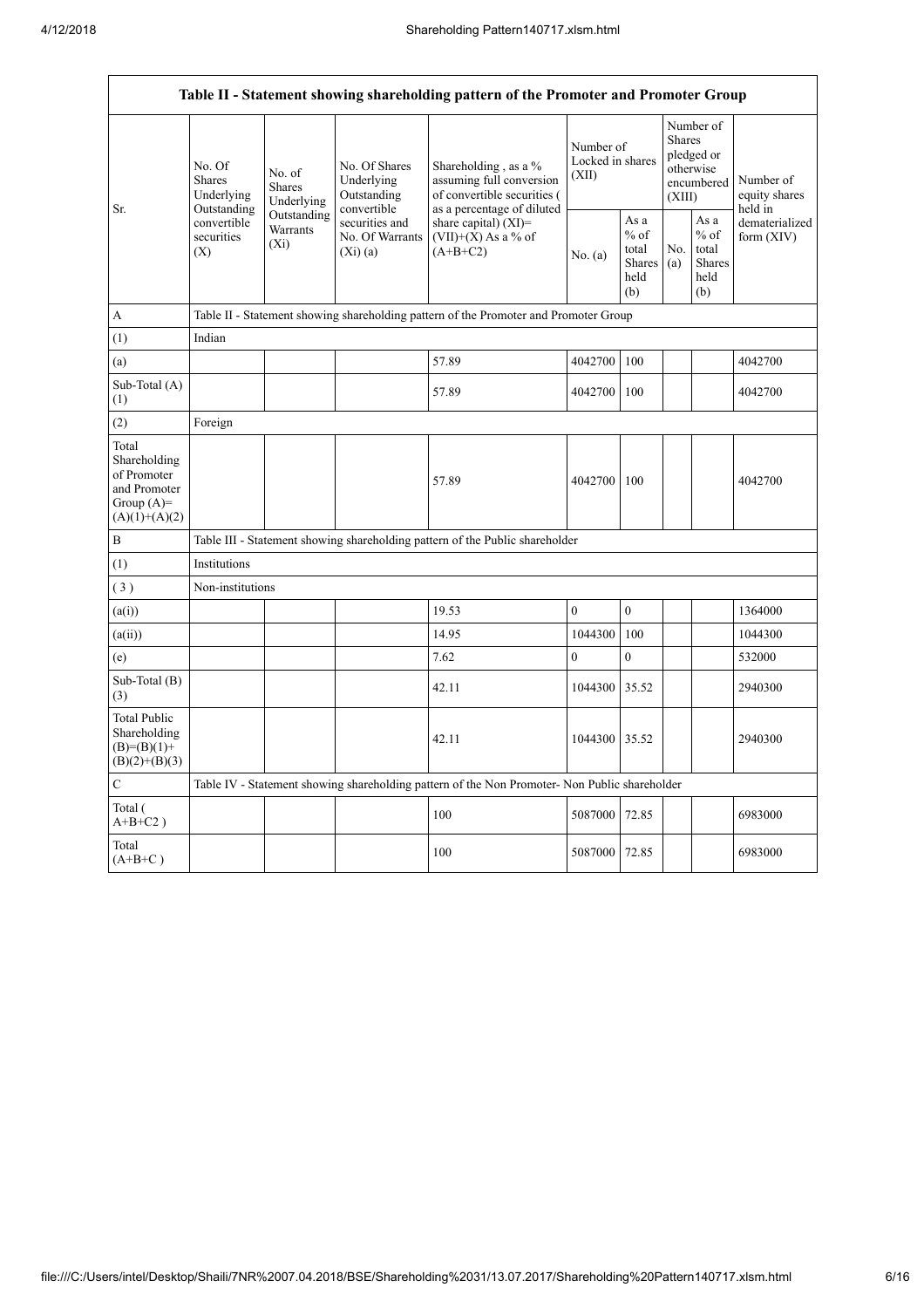|                                                                                                                                                                                                | Individuals/Hindu undivided Family                            |                                                     |                                       |                                                       |                                                         |                                                   |                                                |  |  |
|------------------------------------------------------------------------------------------------------------------------------------------------------------------------------------------------|---------------------------------------------------------------|-----------------------------------------------------|---------------------------------------|-------------------------------------------------------|---------------------------------------------------------|---------------------------------------------------|------------------------------------------------|--|--|
| Searial No.                                                                                                                                                                                    | $\mathbf{1}$                                                  | $\overline{c}$                                      | $\overline{3}$                        | $\overline{4}$                                        | 5                                                       | 6                                                 | $\overline{7}$                                 |  |  |
| Name of the<br>Shareholders<br>(1)                                                                                                                                                             | <b>PINAL</b><br>KANCHANLAL<br><b>SHAH</b>                     | <b>NUTANBEN</b><br><b>JAYKISHAN</b><br><b>PATEL</b> | RIDDHI<br><b>PINAL</b><br><b>SHAH</b> | <b>SNEHALBEN</b><br><b>KAUSHALBHAI</b><br><b>SHAH</b> | <b>CHANDRIKABEN</b><br><b>KANCHANLAL</b><br><b>SHAH</b> | <b>JAYKISHAN</b><br><b>SHANTILAL</b><br>PATEL HUF | <b>PINAL</b><br><b>KANCHANLAL</b><br>SHAH HUF. |  |  |
| PAN (II)                                                                                                                                                                                       | AMMPS1303E                                                    | BTUPP9829G                                          | AOPPS5087J                            | ACRPP9258J                                            | AOSPS7157N                                              | AAGHJ3251G                                        | AANHP4007M                                     |  |  |
| No. of fully<br>paid up equity<br>shares held<br>(IV)                                                                                                                                          | 1084860                                                       | 913140                                              | 391100                                | 352800                                                | 336300                                                  | 321500                                            | 321500                                         |  |  |
| No. Of Partly<br>paid-up equity<br>shares held<br>(V)                                                                                                                                          |                                                               |                                                     |                                       |                                                       |                                                         |                                                   |                                                |  |  |
| No. Of shares<br>underlying<br>Depository<br>Receipts (VI)                                                                                                                                     |                                                               |                                                     |                                       |                                                       |                                                         |                                                   |                                                |  |  |
| Total nos.<br>shares held<br>$(VII) = (IV) +$<br>$(V)+(VI)$                                                                                                                                    | 1084860                                                       | 913140                                              | 391100                                | 352800                                                | 336300                                                  | 321500                                            | 321500                                         |  |  |
| Shareholding<br>as a % of total<br>no. of shares<br>(calculated as<br>per SCRR.<br>$1957)$ (VIII)<br>As a % of<br>$(A+B+C2)$                                                                   | 15.54                                                         | 13.08                                               | 5.6                                   | 5.05                                                  | 4.82                                                    | 4.6                                               | 4.6                                            |  |  |
|                                                                                                                                                                                                | Number of Voting Rights held in each class of securities (IX) |                                                     |                                       |                                                       |                                                         |                                                   |                                                |  |  |
| Class eg:X                                                                                                                                                                                     | 1084860                                                       | 913140                                              | 391100                                | 352800                                                | 336300                                                  | 321500                                            | 321500                                         |  |  |
| Class eg:y                                                                                                                                                                                     |                                                               |                                                     |                                       |                                                       |                                                         |                                                   |                                                |  |  |
| Total                                                                                                                                                                                          | 1084860                                                       | 913140                                              | 391100                                | 352800                                                | 336300                                                  | 321500                                            | 321500                                         |  |  |
| Total as a %<br>of Total<br>Voting rights                                                                                                                                                      | 15.54                                                         | 13.08                                               | 5.6                                   | 5.05                                                  | 4.82                                                    | 4.6                                               | 4.6                                            |  |  |
| No. Of Shares<br>Underlying<br>Outstanding<br>convertible<br>securities (X)                                                                                                                    |                                                               |                                                     |                                       |                                                       |                                                         |                                                   |                                                |  |  |
| No. of Shares<br>Underlying<br>Outstanding<br>Warrants (Xi)                                                                                                                                    |                                                               |                                                     |                                       |                                                       |                                                         |                                                   |                                                |  |  |
| No. Of Shares<br>Underlying<br>Outstanding<br>convertible<br>securities and<br>No. Of<br>Warrants (Xi)<br>(a)                                                                                  |                                                               |                                                     |                                       |                                                       |                                                         |                                                   |                                                |  |  |
| Shareholding,<br>as a %<br>assuming full<br>conversion of<br>convertible<br>securities (as a<br>percentage of<br>diluted share<br>capital) (XI)=<br>$(VII)+(Xi)(a)$<br>As a % of<br>$(A+B+C2)$ | 15.54                                                         | 13.08                                               | 5.6                                   | 5.05                                                  | 4.82                                                    | 4.6                                               | 4.6                                            |  |  |
|                                                                                                                                                                                                | Number of Locked in shares (XII)                              |                                                     |                                       |                                                       |                                                         |                                                   |                                                |  |  |
| No. $(a)$                                                                                                                                                                                      | 1084860                                                       | 913140                                              | 391100                                | 352800                                                | 336300                                                  | 321500                                            | 321500                                         |  |  |
| As a % of<br>total Shares<br>held(b)                                                                                                                                                           | 100                                                           | 100                                                 | 100                                   | 100                                                   | 100                                                     | 100                                               | 100                                            |  |  |

Number of Shares pledged or otherwise encumbered (XIII)

file:///C:/Users/intel/Desktop/Shaili/7NR%2007.04.2018/BSE/Shareholding%2031/13.07.2017/Shareholding%20Pattern140717.xlsm.html 7/16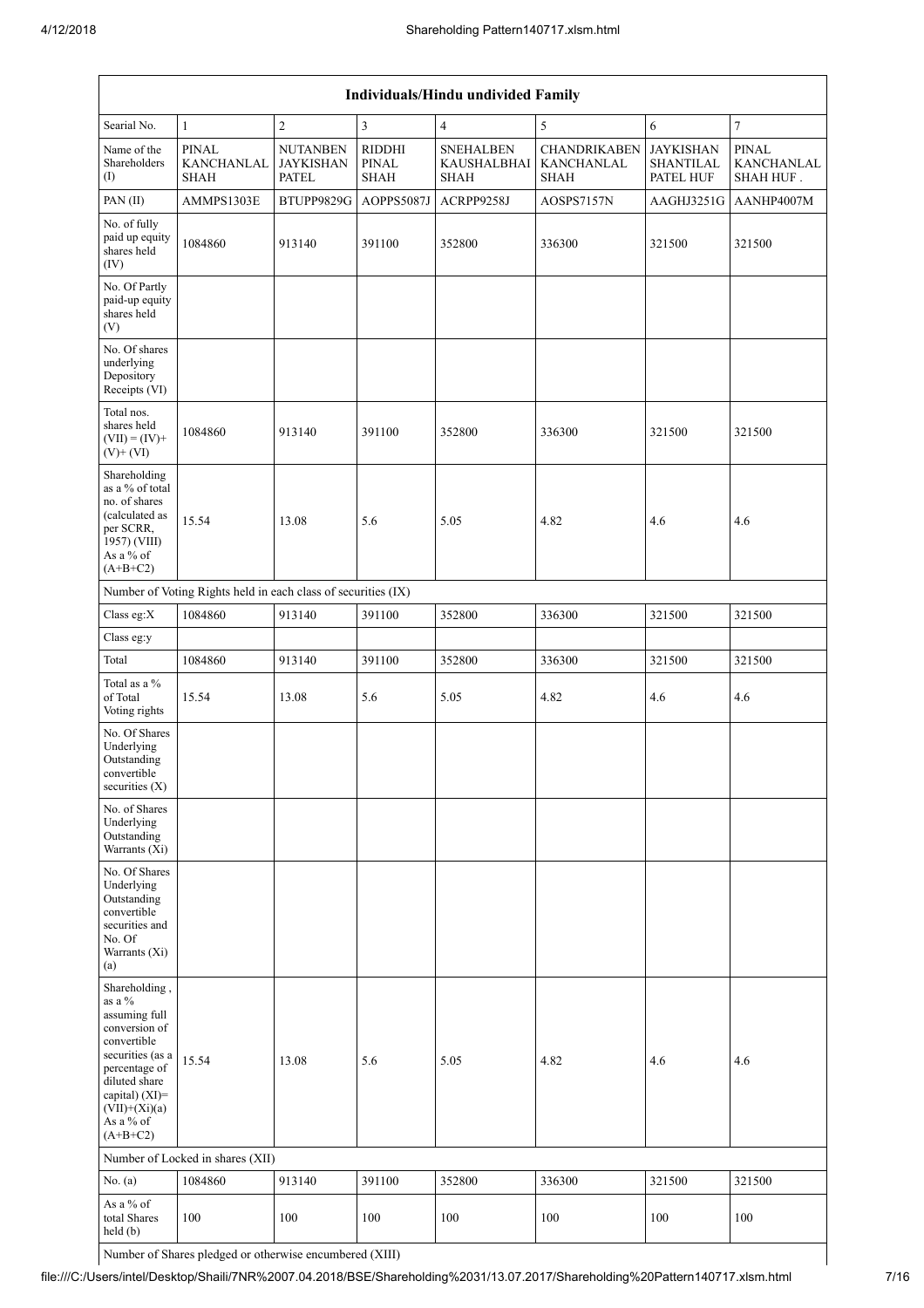| No. $(a)$                                                               |         |        |        |        |        |        |        |
|-------------------------------------------------------------------------|---------|--------|--------|--------|--------|--------|--------|
| As a % of<br>total Shares<br>held(b)                                    |         |        |        |        |        |        |        |
| Number of<br>equity shares<br>held in<br>dematerialized<br>form $(XIV)$ | 1084860 | 913140 | 391100 | 352800 | 336300 | 321500 | 321500 |
| Reason for not providing PAN                                            |         |        |        |        |        |        |        |
| Reason for not<br>providing<br>PAN                                      |         |        |        |        |        |        |        |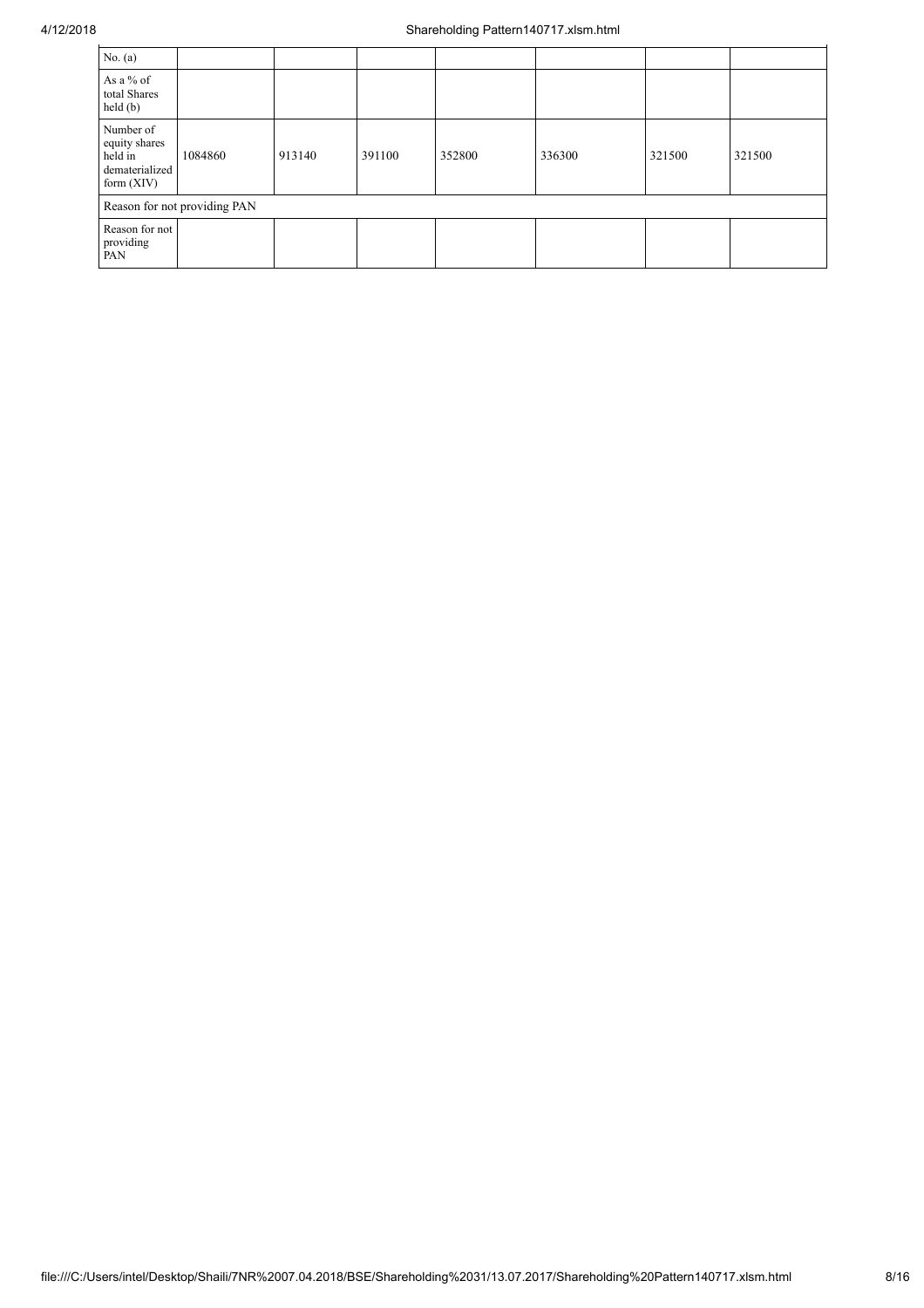| Individuals/Hindu undivided Family                                                                                                                                                       |                                                               |                       |  |  |  |  |  |
|------------------------------------------------------------------------------------------------------------------------------------------------------------------------------------------|---------------------------------------------------------------|-----------------------|--|--|--|--|--|
| Searial No.                                                                                                                                                                              | 8                                                             |                       |  |  |  |  |  |
| Name of the<br>Shareholders (I)                                                                                                                                                          | JAYKISHAN SHANTILAL PATEL                                     | Click here to go back |  |  |  |  |  |
| PAN(II)                                                                                                                                                                                  | BXJPP7661K                                                    | Total                 |  |  |  |  |  |
| No. of fully paid<br>up equity shares<br>held (IV)                                                                                                                                       | 321500                                                        | 4042700               |  |  |  |  |  |
| No. Of Partly paid-<br>up equity shares<br>held(V)                                                                                                                                       |                                                               |                       |  |  |  |  |  |
| No. Of shares<br>underlying<br>Depository<br>Receipts (VI)                                                                                                                               |                                                               |                       |  |  |  |  |  |
| Total nos. shares<br>held $(VII) = (IV) +$<br>$(V)+(VI)$                                                                                                                                 | 321500                                                        | 4042700               |  |  |  |  |  |
| Shareholding as a<br>% of total no. of<br>shares (calculated<br>as per SCRR,<br>1957) (VIII) As a<br>% of $(A+B+C2)$                                                                     | 4.6                                                           | 57.89                 |  |  |  |  |  |
|                                                                                                                                                                                          | Number of Voting Rights held in each class of securities (IX) |                       |  |  |  |  |  |
| Class eg:X                                                                                                                                                                               | 321500                                                        | 4042700               |  |  |  |  |  |
| Class eg:y                                                                                                                                                                               |                                                               |                       |  |  |  |  |  |
| Total                                                                                                                                                                                    | 321500                                                        | 4042700               |  |  |  |  |  |
| Total as a % of<br><b>Total Voting rights</b>                                                                                                                                            | 4.6                                                           | 57.89                 |  |  |  |  |  |
| No. Of Shares<br>Underlying<br>Outstanding<br>convertible<br>securities (X)                                                                                                              |                                                               |                       |  |  |  |  |  |
| No. of Shares<br>Underlying<br>Outstanding<br>Warrants (Xi)                                                                                                                              |                                                               |                       |  |  |  |  |  |
| No. Of Shares<br>Underlying<br>Outstanding<br>convertible<br>securities and No.<br>Of Warrants (Xi)<br>(a)                                                                               |                                                               |                       |  |  |  |  |  |
| Shareholding, as a<br>% assuming full<br>conversion of<br>convertible<br>securities (as a<br>percentage of<br>diluted share<br>capital) (XI)=<br>$(VII)+(Xi)(a)$ As a<br>% of $(A+B+C2)$ | 4.6                                                           | 57.89                 |  |  |  |  |  |
| Number of Locked in shares (XII)                                                                                                                                                         |                                                               |                       |  |  |  |  |  |
| No. (a)                                                                                                                                                                                  | 321500                                                        | 4042700               |  |  |  |  |  |
| As a % of total<br>Shares held (b)                                                                                                                                                       | 100                                                           | 100                   |  |  |  |  |  |
|                                                                                                                                                                                          | Number of Shares pledged or otherwise encumbered (XIII)       |                       |  |  |  |  |  |
| No. (a)                                                                                                                                                                                  |                                                               |                       |  |  |  |  |  |
| As a $\%$ of total<br>Shares held (b)                                                                                                                                                    |                                                               |                       |  |  |  |  |  |
| Number of equity<br>shares held in<br>dematerialized<br>form $(XIV)$                                                                                                                     | 321500                                                        | 4042700               |  |  |  |  |  |
| Reason for not providing PAN                                                                                                                                                             |                                                               |                       |  |  |  |  |  |

file:///C:/Users/intel/Desktop/Shaili/7NR%2007.04.2018/BSE/Shareholding%2031/13.07.2017/Shareholding%20Pattern140717.xlsm.html 9/16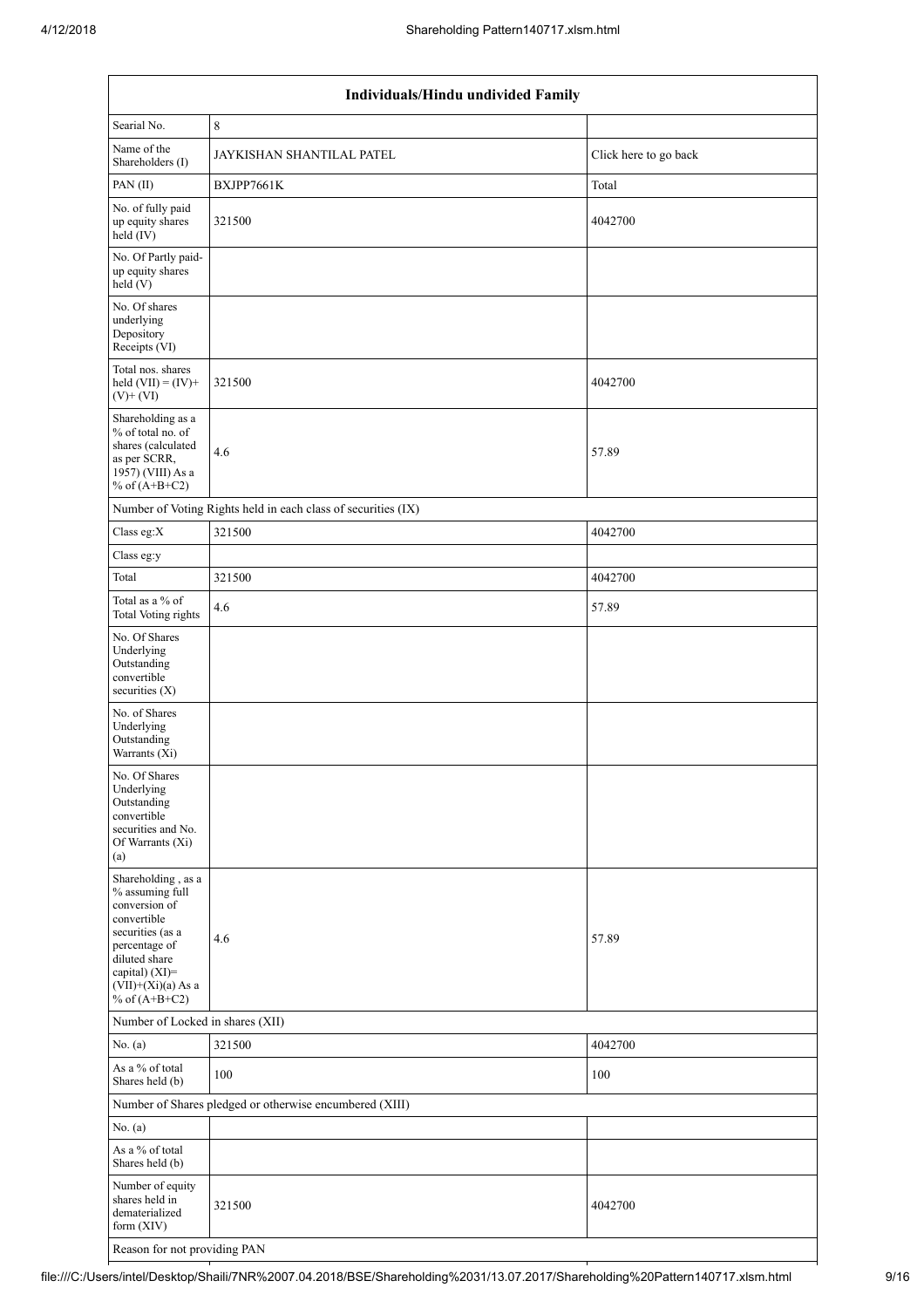Reason for not providing PAN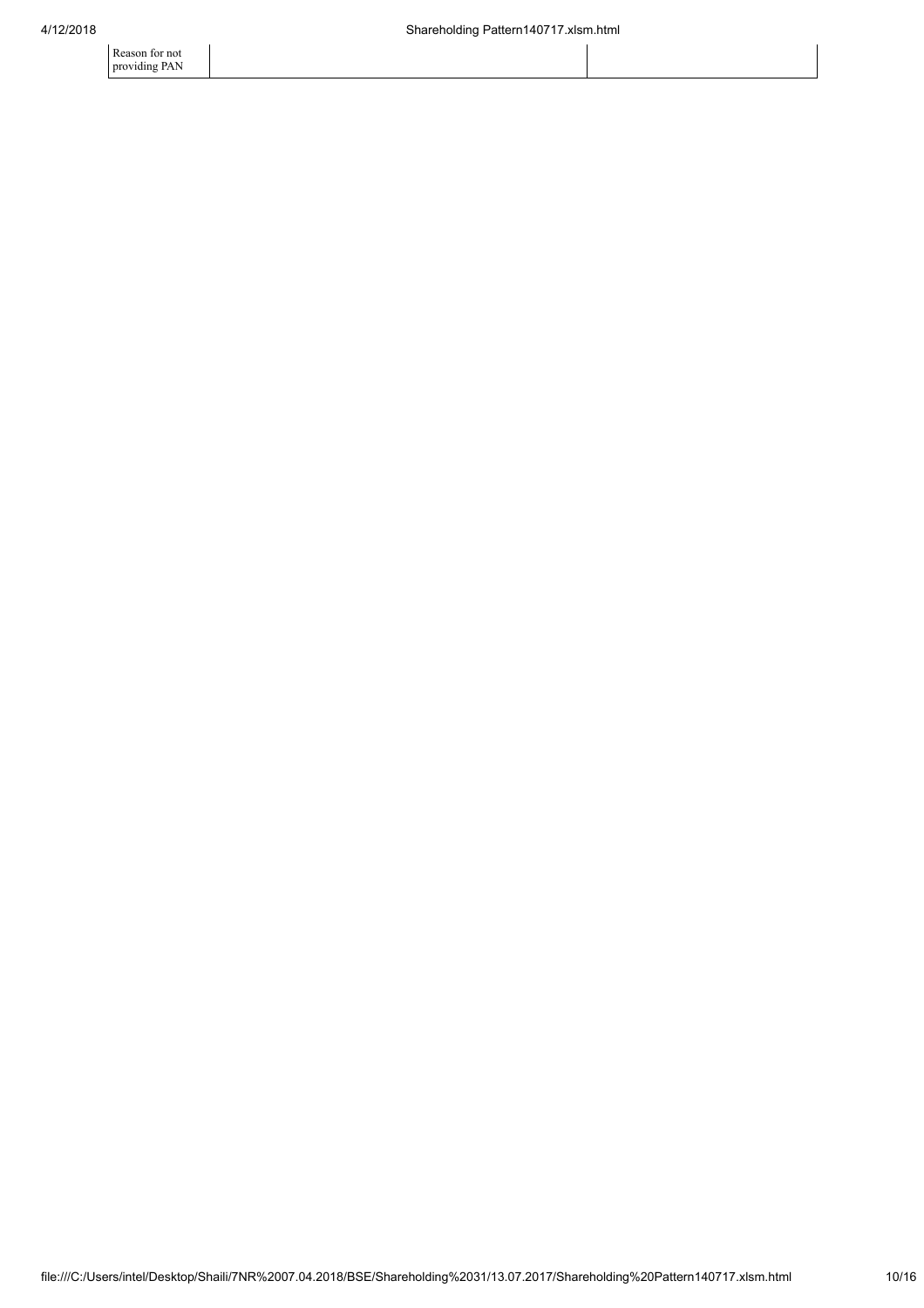$\mathsf{r}$ 

 $\overline{\mathbf{1}}$ 

| Individuals - ii. Individual shareholders holding nominal share capital in excess of Rs. 2 lakhs.                                                                                               |                                   |                                                               |                                                    |                                                           |                                  |                                  |                                                   |
|-------------------------------------------------------------------------------------------------------------------------------------------------------------------------------------------------|-----------------------------------|---------------------------------------------------------------|----------------------------------------------------|-----------------------------------------------------------|----------------------------------|----------------------------------|---------------------------------------------------|
| Searial No.                                                                                                                                                                                     | $\mathbf{1}$                      | $\sqrt{2}$                                                    | $\mathfrak z$                                      | $\overline{\mathbf{4}}$                                   | $\sqrt{5}$                       | $\sqrt{6}$                       | $\tau$                                            |
| Name of the<br>Shareholders<br>$\rm (I)$                                                                                                                                                        | <b>JITENDRA H</b><br><b>GOHEL</b> | MAHESHBHAI<br>N PURABIA                                       | <b>VIJAY</b><br><b>RAJESHBHAI</b><br><b>VASITA</b> | <b>MAHERIYA</b><br><b>NAGINBHAI</b><br><b>JESHINGBHAI</b> | KAMLESHKUMAR<br><b>G SOLANKI</b> | <b>NITESHP</b><br><b>PAVSKAR</b> | <b>NEETA</b><br><b>GANPATBHAI</b><br><b>DABHI</b> |
| PAN (II)                                                                                                                                                                                        | AJMPG6403E                        | APJPP8572N                                                    | AXQPV0383G                                         | AZRPM0004E                                                | BFLPS7554C                       | <b>BJOPP0910G</b>                | BTLPD3342P                                        |
| No. of fully<br>paid up equity<br>shares held<br>(IV)                                                                                                                                           | 100000                            | 120000                                                        | 130000                                             | 110000                                                    | 100000                           | 160000                           | 100000                                            |
| No. Of Partly<br>paid-up equity<br>shares held<br>(V)                                                                                                                                           |                                   |                                                               |                                                    |                                                           |                                  |                                  |                                                   |
| No. Of shares<br>underlying<br>Depository<br>Receipts (VI)                                                                                                                                      |                                   |                                                               |                                                    |                                                           |                                  |                                  |                                                   |
| Total nos.<br>shares held<br>$(VII) = (IV) +$<br>$(V)$ + $(VI)$                                                                                                                                 | 100000                            | 120000                                                        | 130000                                             | 110000                                                    | 100000                           | 160000                           | 100000                                            |
| Shareholding<br>as a % of total<br>no. of shares<br>(calculated as<br>per SCRR,<br>1957) (VIII)<br>As a % of<br>$(A+B+C2)$                                                                      | 1.43                              | 1.72                                                          | 1.86                                               | 1.58                                                      | 1.43                             | 2.29                             | 1.43                                              |
|                                                                                                                                                                                                 |                                   | Number of Voting Rights held in each class of securities (IX) |                                                    |                                                           |                                  |                                  |                                                   |
| Class eg: X                                                                                                                                                                                     | 100000                            | 120000                                                        | 130000                                             | 110000                                                    | 100000                           | 160000                           | 100000                                            |
| Class eg:y                                                                                                                                                                                      |                                   |                                                               |                                                    |                                                           |                                  |                                  |                                                   |
| Total                                                                                                                                                                                           | 100000                            | 120000                                                        | 130000                                             | 110000                                                    | 100000                           | 160000                           | 100000                                            |
| Total as a %<br>of Total<br>Voting rights                                                                                                                                                       | 1.43                              | 1.72                                                          | 1.86                                               | 1.58                                                      | 1.43                             | 2.29                             | 1.43                                              |
| No. Of Shares<br>Underlying<br>Outstanding<br>convertible<br>securities $(X)$                                                                                                                   |                                   |                                                               |                                                    |                                                           |                                  |                                  |                                                   |
| No. of Shares<br>Underlying<br>Outstanding<br>Warrants (Xi)                                                                                                                                     |                                   |                                                               |                                                    |                                                           |                                  |                                  |                                                   |
| No. Of Shares<br>Underlying<br>Outstanding<br>convertible<br>securities and<br>No. Of<br>Warrants (Xi)<br>(a)                                                                                   |                                   |                                                               |                                                    |                                                           |                                  |                                  |                                                   |
| Shareholding,<br>as a %<br>assuming full<br>conversion of<br>convertible<br>securities (as a<br>percentage of<br>diluted share<br>capital) $(XI)$ =<br>$(VII)+(X)$ As<br>$a\%$ of<br>$(A+B+C2)$ | 1.43                              | 1.72                                                          | 1.86                                               | 1.58                                                      | 1.43                             | 2.29                             | 1.43                                              |
|                                                                                                                                                                                                 | Number of Locked in shares (XII)  |                                                               |                                                    |                                                           |                                  |                                  |                                                   |
| No. (a)                                                                                                                                                                                         | 100000                            | 120000                                                        | 130000                                             | 110000                                                    | 100000                           | 160000                           | 100000                                            |
| As a % of<br>total Shares<br>held (b)                                                                                                                                                           | 100                               | 100                                                           | 100                                                | 100                                                       | 100                              | 100                              | 100                                               |
| Number of                                                                                                                                                                                       | 100000                            | 120000                                                        | 130000                                             | 110000                                                    | 100000                           | 160000                           | 100000                                            |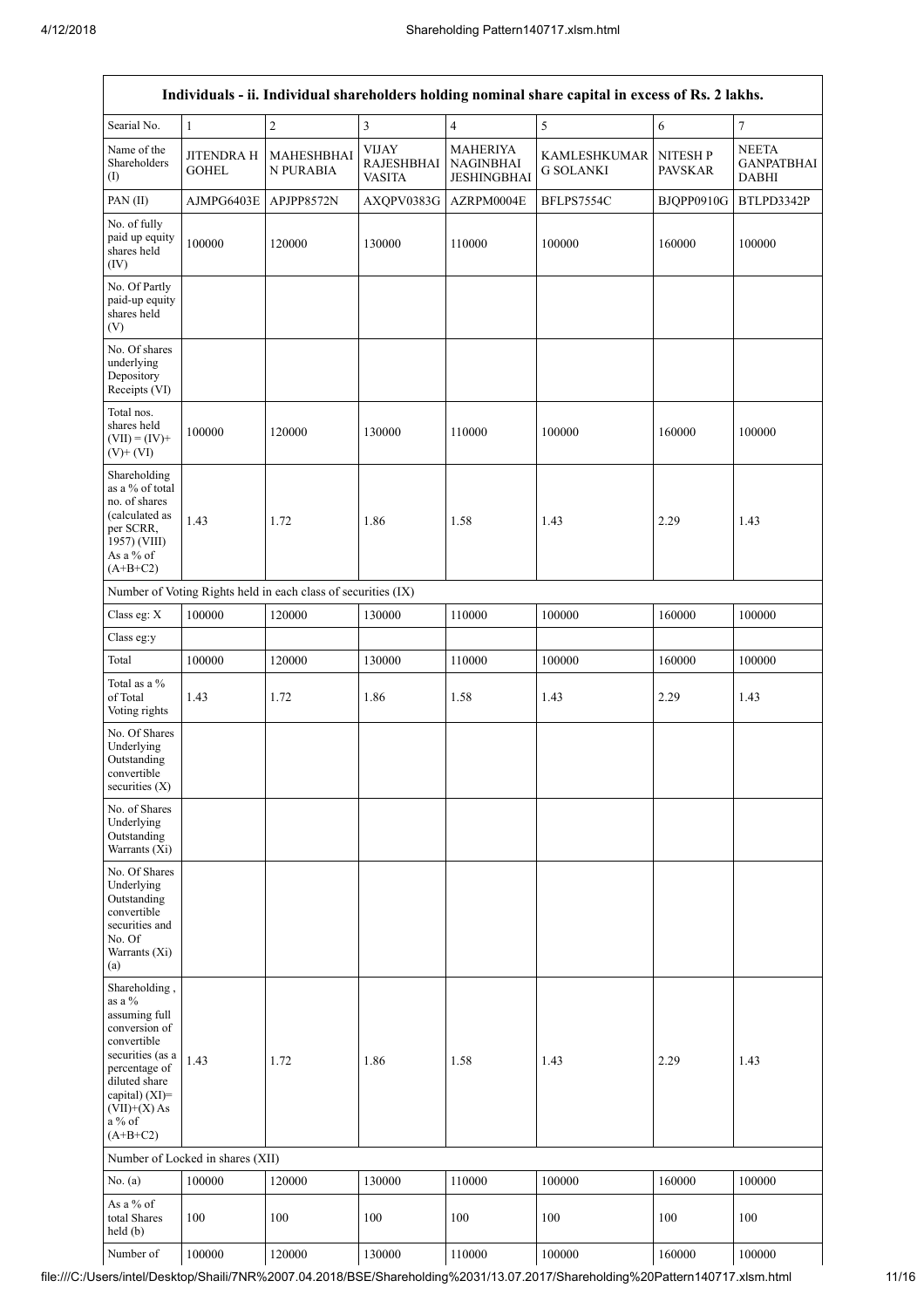## 4/12/2018 Shareholding Pattern140717.xlsm.html

| equity shares<br>held in<br>dematerialized<br>form $(XIV)$ |  |  |  |  |  |  |  |  |
|------------------------------------------------------------|--|--|--|--|--|--|--|--|
| Reason for not providing PAN                               |  |  |  |  |  |  |  |  |
| Reason for not<br>providing<br>PAN                         |  |  |  |  |  |  |  |  |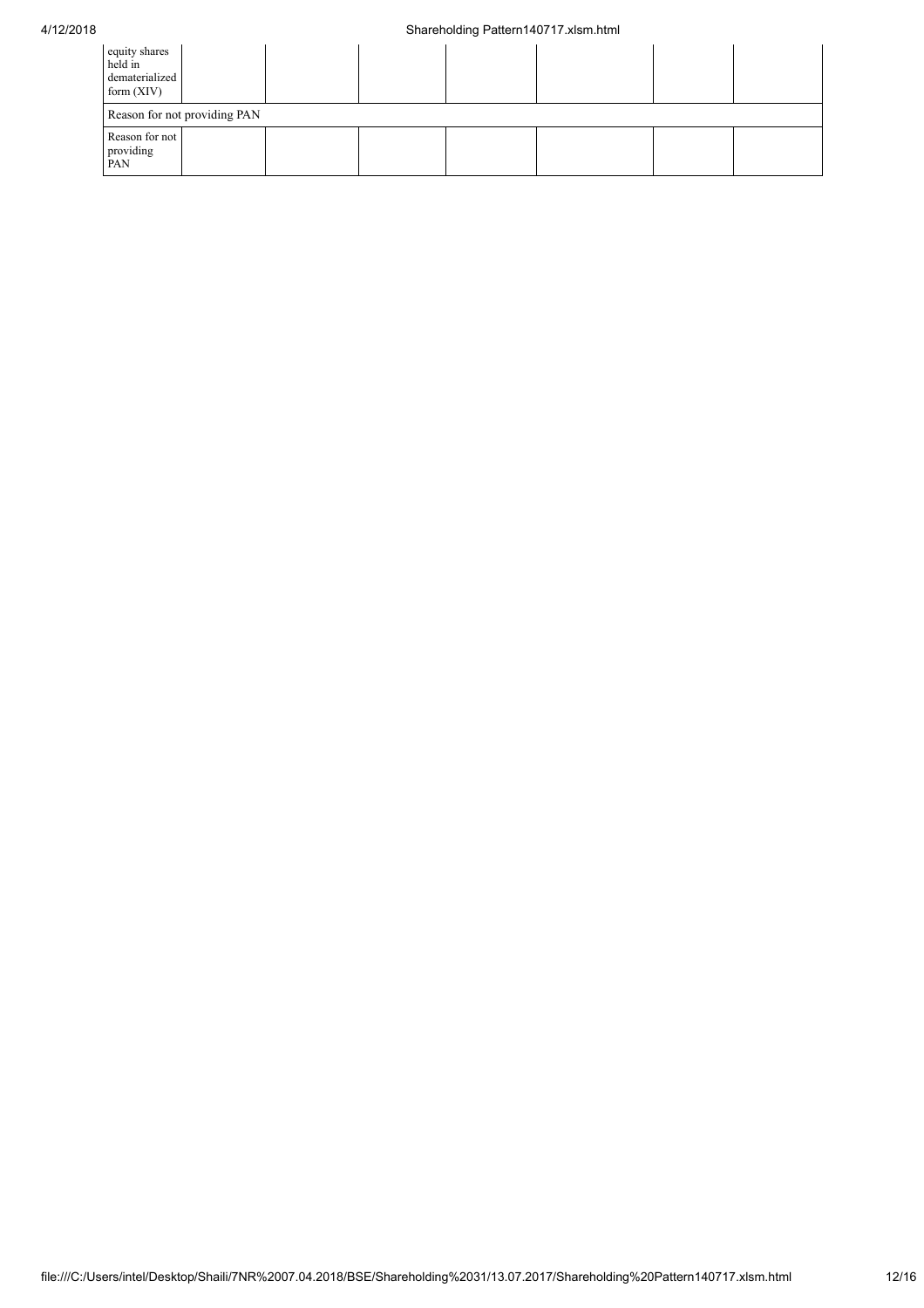$\overline{\mathsf{I}}$ 

| Individuals - ii. Individual shareholders holding nominal share capital in excess of Rs. 2 lakhs.                                                                                    |                                                               |                       |  |  |  |  |  |
|--------------------------------------------------------------------------------------------------------------------------------------------------------------------------------------|---------------------------------------------------------------|-----------------------|--|--|--|--|--|
| Searial No.                                                                                                                                                                          | $\,8\,$                                                       |                       |  |  |  |  |  |
| Name of the<br>Shareholders (I)                                                                                                                                                      | AKSHAY JITENDRAKUMAR BRAHAMBHATT                              | Click here to go back |  |  |  |  |  |
| PAN(II)                                                                                                                                                                              | CDXPB7730C                                                    | Total                 |  |  |  |  |  |
| No. of fully paid<br>up equity shares<br>held (IV)                                                                                                                                   | 100000                                                        | 920000                |  |  |  |  |  |
| No. Of Partly paid-<br>up equity shares<br>held (V)                                                                                                                                  |                                                               |                       |  |  |  |  |  |
| No. Of shares<br>underlying<br>Depository<br>Receipts (VI)                                                                                                                           |                                                               |                       |  |  |  |  |  |
| Total nos. shares<br>held $(VII) = (IV) +$<br>$(V)+(VI)$                                                                                                                             | 100000                                                        | 920000                |  |  |  |  |  |
| Shareholding as a<br>% of total no. of<br>shares (calculated<br>as per SCRR,<br>1957) (VIII) As a<br>% of $(A+B+C2)$                                                                 | 1.43                                                          | 13.17                 |  |  |  |  |  |
|                                                                                                                                                                                      | Number of Voting Rights held in each class of securities (IX) |                       |  |  |  |  |  |
| Class eg: X                                                                                                                                                                          | 100000                                                        | 920000                |  |  |  |  |  |
| Class eg:y                                                                                                                                                                           |                                                               |                       |  |  |  |  |  |
| Total                                                                                                                                                                                | 100000                                                        | 920000                |  |  |  |  |  |
| Total as a % of<br><b>Total Voting rights</b>                                                                                                                                        | 1.43                                                          | 13.17                 |  |  |  |  |  |
| No. Of Shares<br>Underlying<br>Outstanding<br>convertible<br>securities $(X)$                                                                                                        |                                                               |                       |  |  |  |  |  |
| No. of Shares<br>Underlying<br>Outstanding<br>Warrants (Xi)                                                                                                                          |                                                               |                       |  |  |  |  |  |
| No. Of Shares<br>Underlying<br>Outstanding<br>convertible<br>securities and No.<br>Of Warrants (Xi)<br>(a)                                                                           |                                                               |                       |  |  |  |  |  |
| Shareholding, as a<br>% assuming full<br>conversion of<br>convertible<br>securities (as a<br>percentage of<br>diluted share<br>capital) (XI)=<br>$(VII)+(X)$ As a %<br>of $(A+B+C2)$ | 1.43                                                          | 13.17                 |  |  |  |  |  |
| Number of Locked in shares (XII)                                                                                                                                                     |                                                               |                       |  |  |  |  |  |
| No. $(a)$                                                                                                                                                                            | 100000                                                        | 920000                |  |  |  |  |  |
| As a % of total<br>Shares held (b)                                                                                                                                                   | 100                                                           | 100                   |  |  |  |  |  |
| Number of equity<br>shares held in<br>dematerialized<br>form (XIV)                                                                                                                   | 100000                                                        | 920000                |  |  |  |  |  |
| Reason for not providing PAN                                                                                                                                                         |                                                               |                       |  |  |  |  |  |
| Reason for not<br>providing PAN                                                                                                                                                      |                                                               |                       |  |  |  |  |  |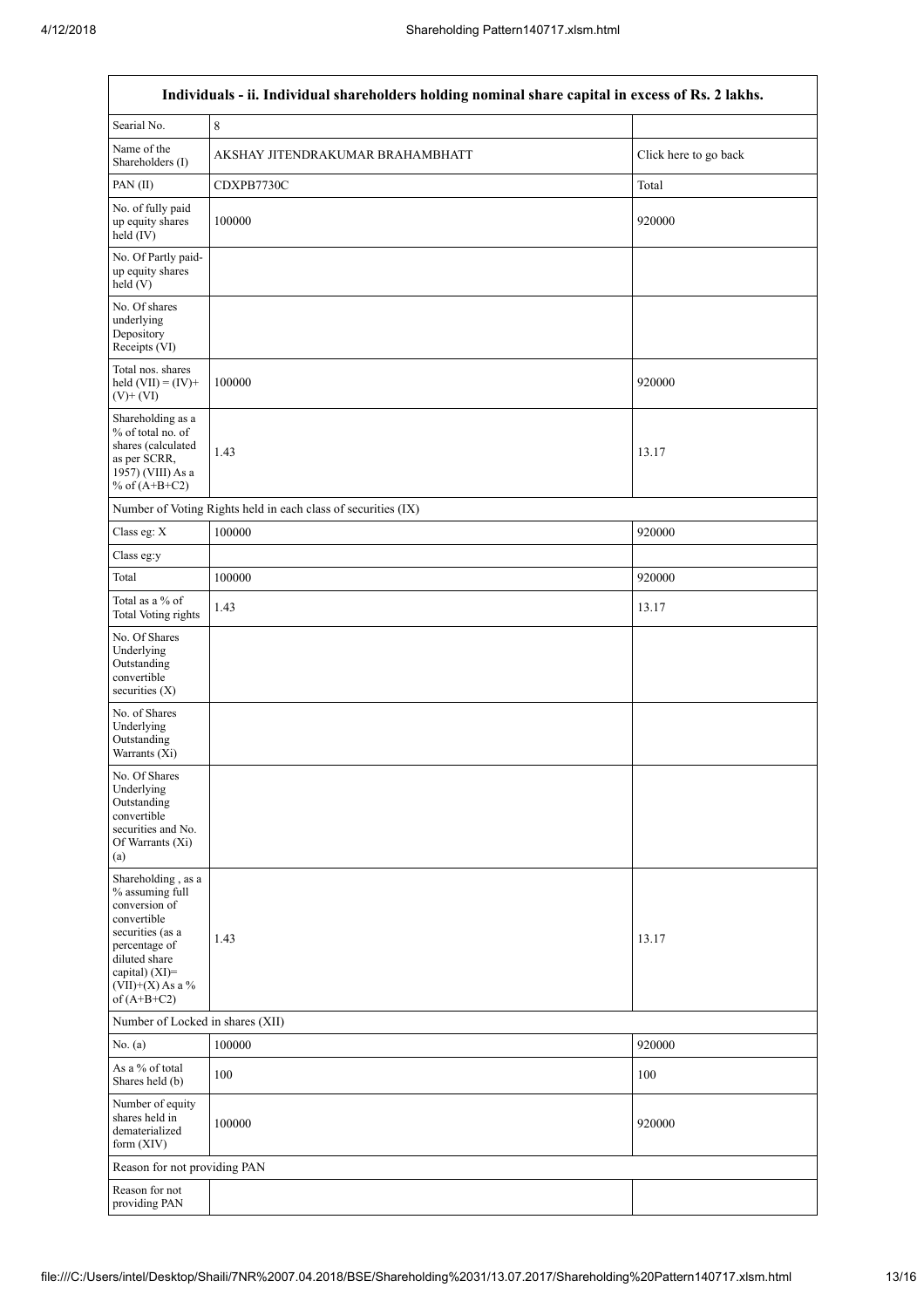| Any Other (specify)                                                                                                                                                                     |                                                               |                  |                       |  |  |  |
|-----------------------------------------------------------------------------------------------------------------------------------------------------------------------------------------|---------------------------------------------------------------|------------------|-----------------------|--|--|--|
| Searial No.                                                                                                                                                                             | $\mathbf{1}$                                                  | $\sqrt{2}$       |                       |  |  |  |
| Category                                                                                                                                                                                | <b>Bodies Corporate</b>                                       | <b>HUF</b>       |                       |  |  |  |
| Category / More<br>than 1 percentage                                                                                                                                                    | More than 1 percentage of shareholding                        | Category         |                       |  |  |  |
| Name of the<br>Shareholders (I)                                                                                                                                                         | <b>GUINESS SECURITIES LIMITED</b>                             |                  | Click here to go back |  |  |  |
| PAN(II)                                                                                                                                                                                 | AAACG9843L                                                    |                  | Total                 |  |  |  |
| No. of the<br>Shareholders (I)                                                                                                                                                          | 1                                                             | 97               | 97                    |  |  |  |
| No. of fully paid<br>up equity shares<br>held (IV)                                                                                                                                      | 96000                                                         | 424000           | 424000                |  |  |  |
| No. Of Partly paid-<br>up equity shares<br>held (V)                                                                                                                                     |                                                               |                  |                       |  |  |  |
| No. Of shares<br>underlying<br>Depository<br>Receipts (VI)                                                                                                                              |                                                               |                  |                       |  |  |  |
| Total nos. shares<br>held $(VII) = (IV) +$<br>$(V)$ + $(VI)$                                                                                                                            | 96000                                                         | 424000           | 424000                |  |  |  |
| Shareholding as a<br>% of total no. of<br>shares (calculated<br>as per SCRR,<br>1957) (VIII) As a<br>% of $(A+B+C2)$                                                                    | 1.37                                                          | 6.07             | 6.07                  |  |  |  |
|                                                                                                                                                                                         | Number of Voting Rights held in each class of securities (IX) |                  |                       |  |  |  |
| Class eg: X                                                                                                                                                                             | 96000                                                         | 424000           | 424000                |  |  |  |
| Class eg:y                                                                                                                                                                              |                                                               |                  |                       |  |  |  |
| Total                                                                                                                                                                                   | 96000                                                         | 424000           | 424000                |  |  |  |
| Total as a % of<br><b>Total Voting rights</b>                                                                                                                                           | 1.37                                                          | 6.07             | 6.07                  |  |  |  |
| No. Of Shares<br>Underlying<br>Outstanding<br>convertible<br>securities $(X)$                                                                                                           |                                                               |                  |                       |  |  |  |
| No. of Shares<br>Underlying<br>Outstanding<br>Warrants (Xi)                                                                                                                             |                                                               |                  |                       |  |  |  |
| No. Of Shares<br>Underlying<br>Outstanding<br>convertible<br>securities and No.<br>Of Warrants (Xi)<br>(a)                                                                              |                                                               |                  |                       |  |  |  |
| Shareholding, as a<br>% assuming full<br>conversion of<br>convertible<br>securities (as a<br>percentage of<br>diluted share<br>capital) $(XI)$ =<br>$(VII)+(X)$ As a %<br>of $(A+B+C2)$ | 1.37                                                          | 6.07             | 6.07                  |  |  |  |
| Number of Locked in shares (XII)                                                                                                                                                        |                                                               |                  |                       |  |  |  |
| No. $(a)$                                                                                                                                                                               | $\boldsymbol{0}$                                              | $\boldsymbol{0}$ | $\boldsymbol{0}$      |  |  |  |
| As a % of total<br>Shares held (b)                                                                                                                                                      | $\boldsymbol{0}$                                              | $\boldsymbol{0}$ | $\boldsymbol{0}$      |  |  |  |
| Number of equity<br>shares held in<br>dematerialized<br>form (XIV)                                                                                                                      | 96000                                                         | 424000           | 424000                |  |  |  |